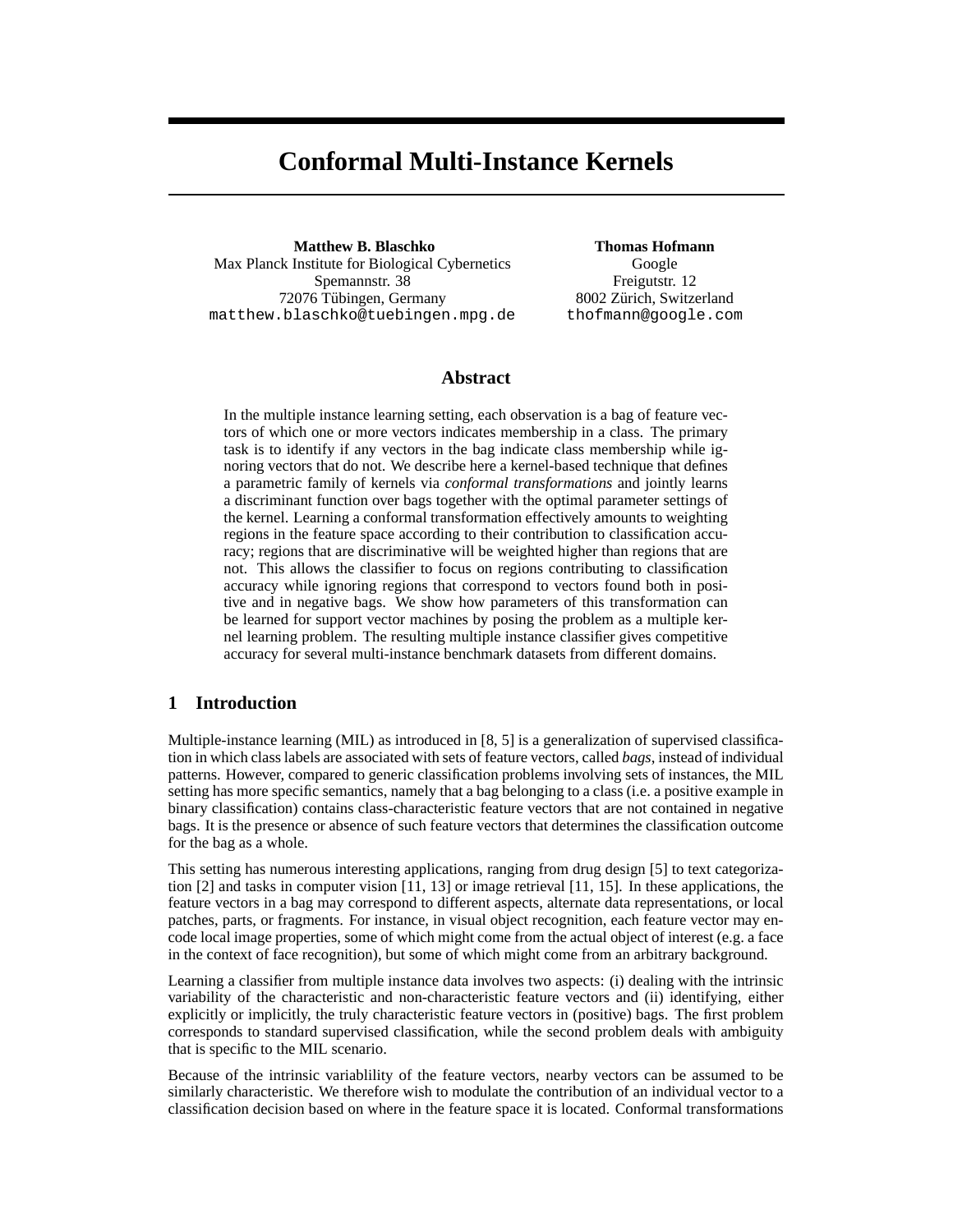directly address the ambiguity introduced by the MIL setting by weighting individual feature vectors by a discriminatively learned function over the feature space. Regions of the feature space that are indicative of class membership are weighted highly, while uninformative regions will have a weight close to zero. We therefore use conformal transformations of a base kernel to define generalized set kernels; such transformations have been investigated by [14] in a different context. In some sense, conformal kernels allow us to recast the diverse density [10] idea in the kernel setting: the geometry of the input space is locally magnified or shrunken based on the discriminative power of feature vectors in the region. As shown by [14] this corresponds in the metric case to a local adaptation of the (Riemannian) metric tensor in a way that locally preserves angles.

## **2 Multi-instance Kernels**

The standard set kernel [7] over sets  $p = \{x_1, \ldots, x_N\}$  and  $p' = \{x'_1, \ldots, x'_{N'}\}$  of patterns is defined as follows,

$$
k(p, p') = \frac{1}{N \cdot N'} \sum_{i=1}^{N} \sum_{j=1}^{N'} \kappa(x_i, x'_j).
$$
 (1)

where  $\kappa$  is some pattern-level base kernel. It is straightforward to verify that this is equivalent to the inner product between the centroids of the sets of vectors in the feature space implicitly defined by κ.

In the multi-instance kernel of [6] the set kernel is modified to better address the multi-instance learning problem by exponentiating  $\kappa(x_i, x'_j)$  by a power  $q \ge 1$ . Theoretically, this ensures separability of any training set of bags as  $q \to \infty$ , however at the cost of a diagonally-dominant kernel matrix with very poor generalization capabilities. In the special case of Gaussian kernels for which  $0 \le \kappa(x, x') \le 1$ , the overall summation is dominated by the pairs of vectors  $(x, x') \in p \times p'$  with the smallest angle between them, while the influence of feature vectors that do not closely match vanishes. This has to be expected to perform well on a multiple instance problem only under the assumption that vectors indicating class membership are *tightly clustered*, while non-indicative vectors have a low probability of being close together (and consequently will typically have small values  $\kappa(x_i, x'_j)$ ). This obviously does not address the issues of non-discriminative features as each vector in the bag is weighted equally. If only a small fraction of the vectors indicates class membership, the other vectors will overwhelm the result. Multi-instance kernels hence do not actually solve the multi-instance learning problem. Rather, they solve the problem of defining a kernel between sets of vectors that makes *no distinction* between vectors that are indicative of class membership and those that are not.

# **3 Conformal Multi-Instance Kernels**

## **3.1 Conformal Kernel Transformations**

A conformal kernel modifies a kernel function in a way that preserves angles between vectors in the mapped space [1, 14] and that can be used to locally stretch or magnify the feature space. In particular, a conformal kernel is one that has the form

$$
k_{\theta}(x, x') = c_{\theta}(x)c_{\theta}(x')\kappa(x, x')
$$
 (2)

where  $\kappa(x, x')$  is a base kernel between patterns, e.g. a Gaussian kernel, and  $c_{\theta} > 0$ .  $k_{\theta}$  is a valid kernel with feature map  $\Phi_{\theta}(x) = c_{\theta}(x)\Phi(x)$ , with  $\kappa(x,x') = \langle \Phi(x), \Phi(x') \rangle$ , as can be easily checked.

Although angles are preserved, the conformally transformed mapping,  $\Phi_{\theta}$  expands regions of the space where  $c_{\theta}$  is large, and contracts regions of the embedding space where it is small. To see this note that for the input space  $\mathbb{R}^n$  the  $n \times n$  positive-definite matrix  $\mathbf{G}(x) = (g_{ij}(x))_{i,j}$ , with

$$
g_{ij}(x) \equiv \left(\frac{\partial}{\partial x_i} \Phi(x)\right) \cdot \left(\frac{\partial}{\partial x_j} \Phi(x)\right) \tag{3}
$$

is the Riemannian metric tensor induced on the manifold in the embedding space. The volume form in a Riemannian space is defined as

$$
dV = \sqrt{g(x)}dx_1 \dots dx_n \tag{4}
$$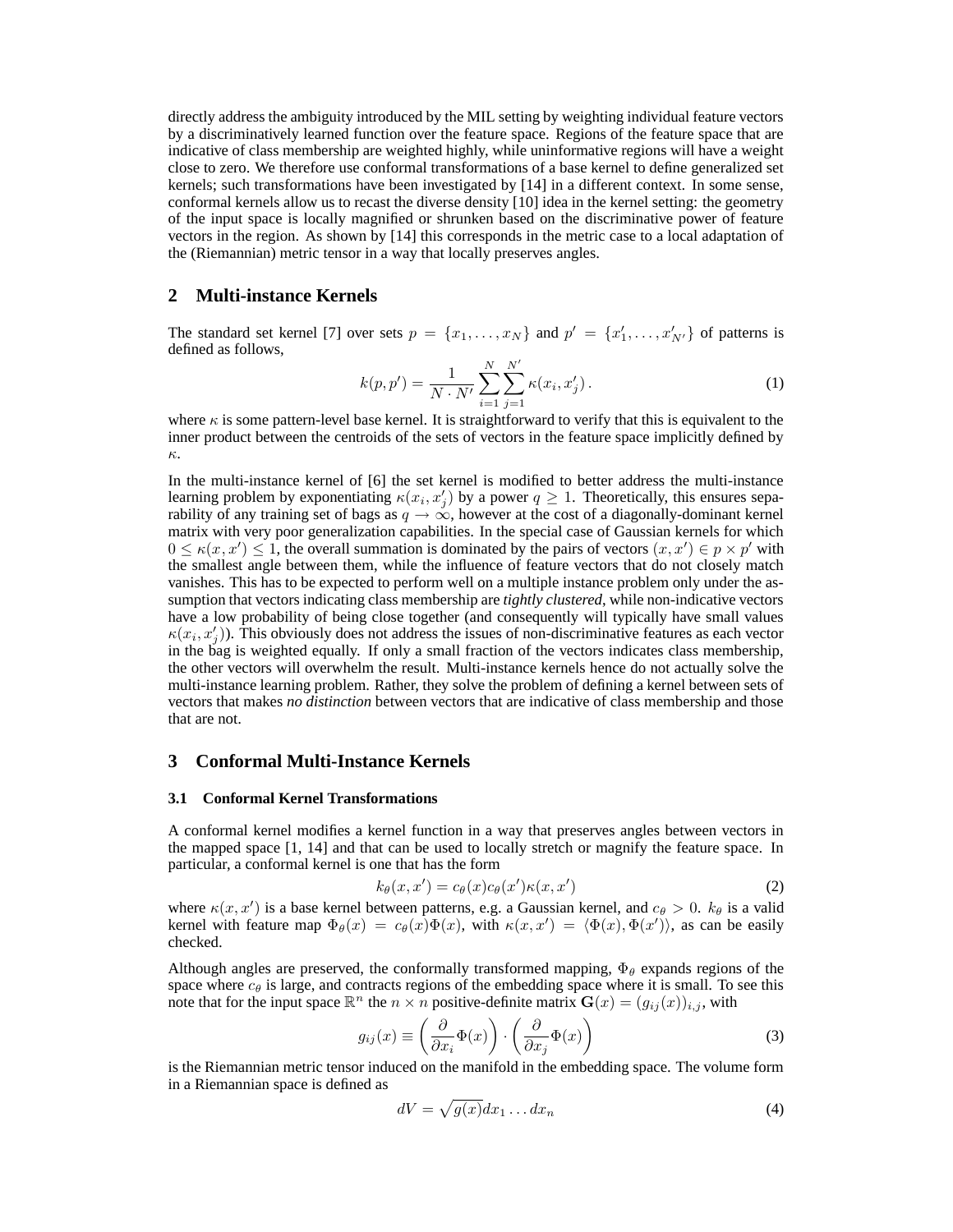where  $g(x) = \det G(x)$ . The factor  $\sqrt{g(x)}$  represents how a local area is magnified in the embedding space under the mapping Φ. In general, the conformal transformation of equation 2 yields

$$
\tilde{g}_{ij}(x) = \frac{\partial c_{\theta}(x)}{\partial x_i} \frac{\partial c_{\theta}(x)}{\partial x_j} + c_{\theta}(x)^2 g_{ij}(x)
$$
\n(5)

The first term can be made small by specifying relatively slow varying conformal functions. Focusing on the second term, we see that large values of  $c(x)$  serve to increase the volume element of the embedding space while small values will decrease the volume element. In a maximum margin classifier, this means that regions of the space corresponding to large values of  $c_{\theta}(x)$  will be given greater emphasis than those with small values.

## **3.2 Conformal Multi-instance Kernels**

We propose that a conformal multi-instance kernel be defined as a modification of a standard set kernel in which the base kernel between individual patterns is modified conformally.

$$
k(p, p') = \frac{1}{N \cdot N'} \sum_{i=1}^{N} \sum_{j=1}^{N'} c_{\theta}(x_i) c_{\theta}(x'_j) \kappa(x_i, x'_j)
$$
(6)

The conformal transformation  $c_{\theta} > 0$  allows altering the geometry of the feature space in a way that puts more emphasis on *relevant* input space regions.

Conformal multi-instance kernels, therefore, are set kernels over conformally modified base-kernels, where the conformal transformation is parametrized by  $\theta$ , which is estimated from labeled training data as part of the learning process.

In this paper, we specify  $c_{\theta}(x)$  to have the specific form

$$
c_{\theta}(x) = \sum_{r=1}^{q} \theta_r \tilde{\kappa}(x, \mu_r)
$$
\n(7)

that is, for a given set of expansion points  $\mu_r$  in the input space, we assume the positive function  $c_{\theta}$  can be written as a radial basis function network with kernel  $\tilde{\kappa}$  (one may or may not set  $\tilde{\kappa} = \kappa$ ). In the experiments performed here, we have set  $\tilde{\kappa}$  to be a Gaussian. Intuitively, a large value of  $\theta_r$ indicates that the neighborhood of  $\mu_r$  is a discriminative region of the feature space. In the next section, we discuss two techniques for learning the parameters,  $\theta$ , for a support vector machine.

In order to find suitable expansion points  $\mu_r$ , we perform a highly-scalable unsupervised clustering stage prior to discriminative learning. Specifically, we have followed the buckshot heuristic proposed by  $[4]$  which finds R clusters from n data vectors, based on a randomly generated sample of size  $\sqrt{Rn}$  using k-means. We have found the solution not to be too sensitive to the random sample and initialization of k-means and suggest optimizing  $R$  via cross-validation.

## **4 Learning Algorithms**

We propose to simultaneously optimize a support vector machine classifier while optimizing the parameters  $\theta$  in Eq. (7). To do this, we make use of generalization bounds to define functions to minimize with respect to SVM parameters  $\alpha$  and  $\theta$ . Two bounds that have been used in this context previously are the well-studied radius-margin bound [3] and the trace-margin bound [9].

#### **4.1 Optimizing the Trace-Margin Bound**

Lanckriet et al. make use of the trace-margin bound and semi-definite programming to simultaneously learn the kernel parameters and optimize the margin. As this is one convex optimization procedure, this has advantages both in speed and optimality. When  $\mathbf{K}_{\theta}$  can be defined as a positively weighted linear combination of kernel matrices

$$
\mathbf{K}_{\theta} = \sum_{l=1}^{q} \theta_l \mathbf{K}_l, \quad \theta > 0, \tag{8}
$$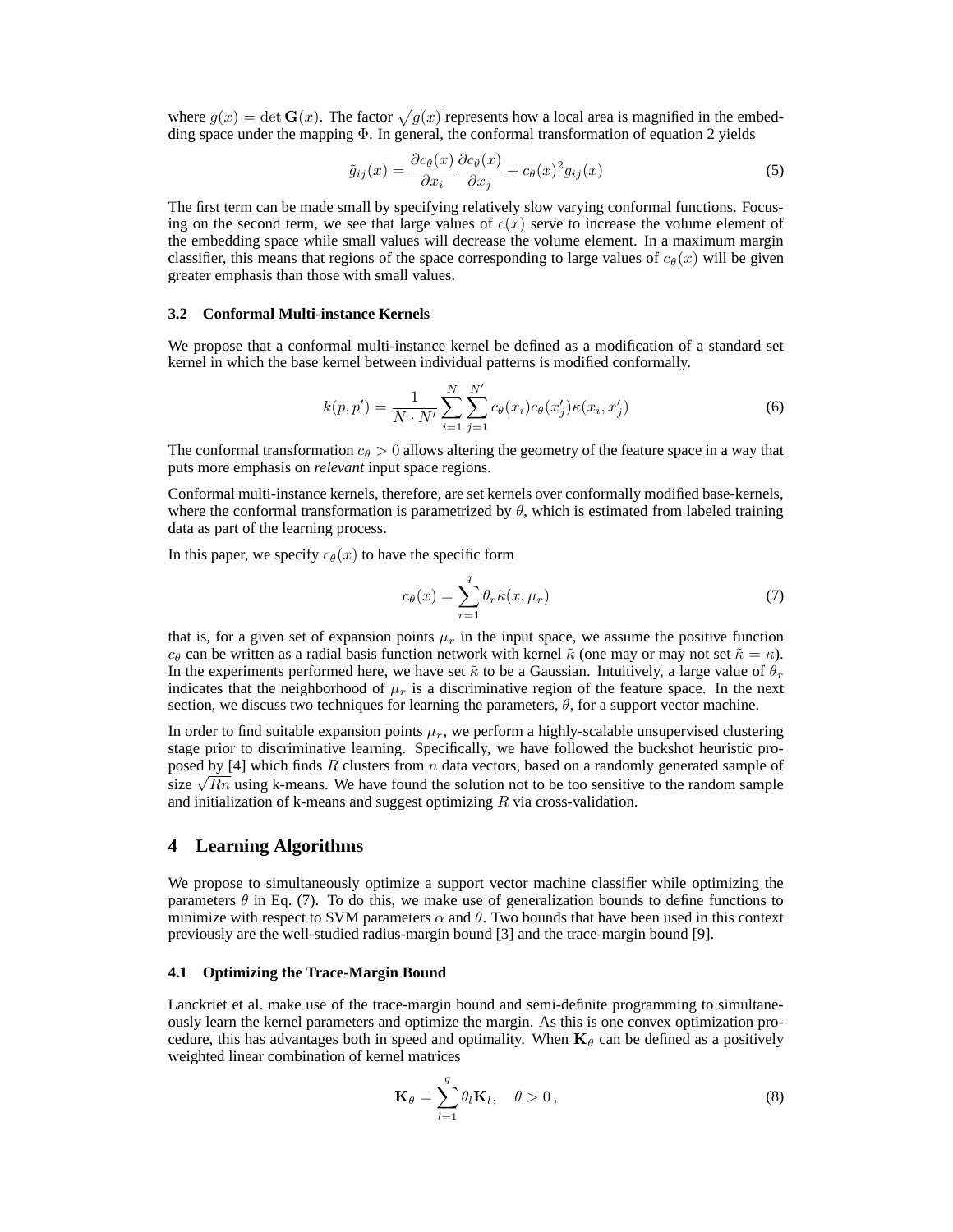the optimization can be formulated as a quadratically constrained quadratic program (QCQP, c.f. [9], Theorem 17). More recently, multiple kernel learning has been formulated as a semi-infinite linear program which is generally faster than the QCQP approach [12].

If Eq. (6) can be written as a linear combination of positive definite functions, we can optimize  $\theta$ using multiple-kernel learning. As we expand Eq. (6)

$$
k_{\theta}(p, p') = \frac{1}{NN'} \sum_{i=1}^{N} \sum_{j=1}^{N'} \left( \sum_{l=1}^{q} \theta_{l} \tilde{\kappa}(x_{i}, \mu_{l}) \right) \left( \sum_{m=1}^{q} \theta_{m} \tilde{\kappa}(x'_{j}, \mu_{m}) \right) \kappa(x_{i}, x'_{j}) \tag{9}
$$

we see that this function is quadratic in parameters  $\theta$ . However, we notice that for localized kernels such as Gaussian kernels we often will have a situation where

$$
\tilde{\kappa}(x_i, \mu_l)\tilde{\kappa}(x'_j, \mu_m)\kappa(x_i, x'_j) \approx 0 \tag{10}
$$

for  $l \neq m$ . When  $||x_i - x'_j||$  is small,  $\kappa(x_i, x'_j)$  will be large, but at least one of  $\tilde{\kappa}(x_i, \mu_k)$  or  $\tilde{\kappa}(x'_j, \mu_l)$ will be close to zero. When  $||x_i - x'_j||$  is large,  $\kappa(x_i, x'_j)$  will be close to zero and the product will be close to zero. Therefore we may attempt to simplify the conformal MI-kernel as follows

$$
k(p, p') \approx \frac{1}{NN'} \sum_{i=1}^{N} \sum_{j=1}^{N'} \left( \sum_{l=1}^{q} \theta_l^2 \tilde{\kappa}(x_i, \mu_l) \tilde{\kappa}(x'_j, \mu_l) \right) \kappa(x_i, x'_j)
$$
(11)

$$
= \sum_{l=1}^{q} \theta_l^2 \left( \frac{1}{N \cdot N'} \sum_{i=1}^{N} \sum_{j=1}^{N'} \tilde{\kappa}(x_i, \mu_l) \tilde{\kappa}(x'_j, \mu_l) \kappa(x_i, x'_j) \right)
$$
(12)

which is linear in the (transformed) parameters  $\rho_l \equiv \theta_l^2$  $\lambda_l^2$ . As we will show in the experimental section, this simplified kernel is still able to capture the MI-kernel idea, while leading to learning algorithms with much improved scalability.

## **5 Experimental Results**

In our experiments, we implemented the linear combination of kernels in equation 12 as well as an additional matrix computed using the standard set kernel. This gives a guarantee that the tracemargin bound will be no worse than a standard set kernel alone. We used cross-validation to select the bandwidth associated with the conformal transformation, and the bandwidth for the base Gaussian kernel between patterns.

We begin with an illustrative toy example in which the data lie in a one-dimensional space, figure 1. The positive and negative bags are generated by sampling five points from mixture of Gaussians distributions, each with two equally-weighted centers at  $\{5, 0\}$  and  $\{0, -5\}$  respectively. As expected, the clustering step closely approximates these centers. Interestingly, the multiple-kernel learning step places nearly all the mass at the RBF located at 5. This is due to that a few instances from positive bags drawn from the zero mean Gaussian have relatively large negative values. The data are therefore more separable as viewed through the "lens" of the RBF centered at 5 than the RBF centered at −5. Due to the one-norm regularization properties of multiple kernel learning [12], the more informative kernel is accorded the majority of the weight. In repeated experiments, the RBF centered at 0 was given a weight of 0, as was the standard set kernel. Qualitatively similar results were obtained when optimizing the radius-margin bound, indicating that the multiple kernel learning approach to optimization is a reasonable approximation in this case.

The empirical results reported here are from three main domains: pharmaceuticals, object recognition in computer vision, and text categorization. Specifically, we report results for the benchmark MUSK data sets, detection of specific kinds of animals in images, and categorization of TREC document data sets. Details of the multi-instance learning test suite can be found in [2]. Table 1 shows comparative results for our technique and the best result previously published in [2]. In every case the kernel was able to achieve results that were comparable to the previous best results. Note that due to space restrictions, the comparative results are taken from the best of several variants of their algorithm, and the best results for the MUSK datasets are reported for the IAPR algorithm, which is highly optimized to the MUSK problem. We refer the interested reader to [2] for further details and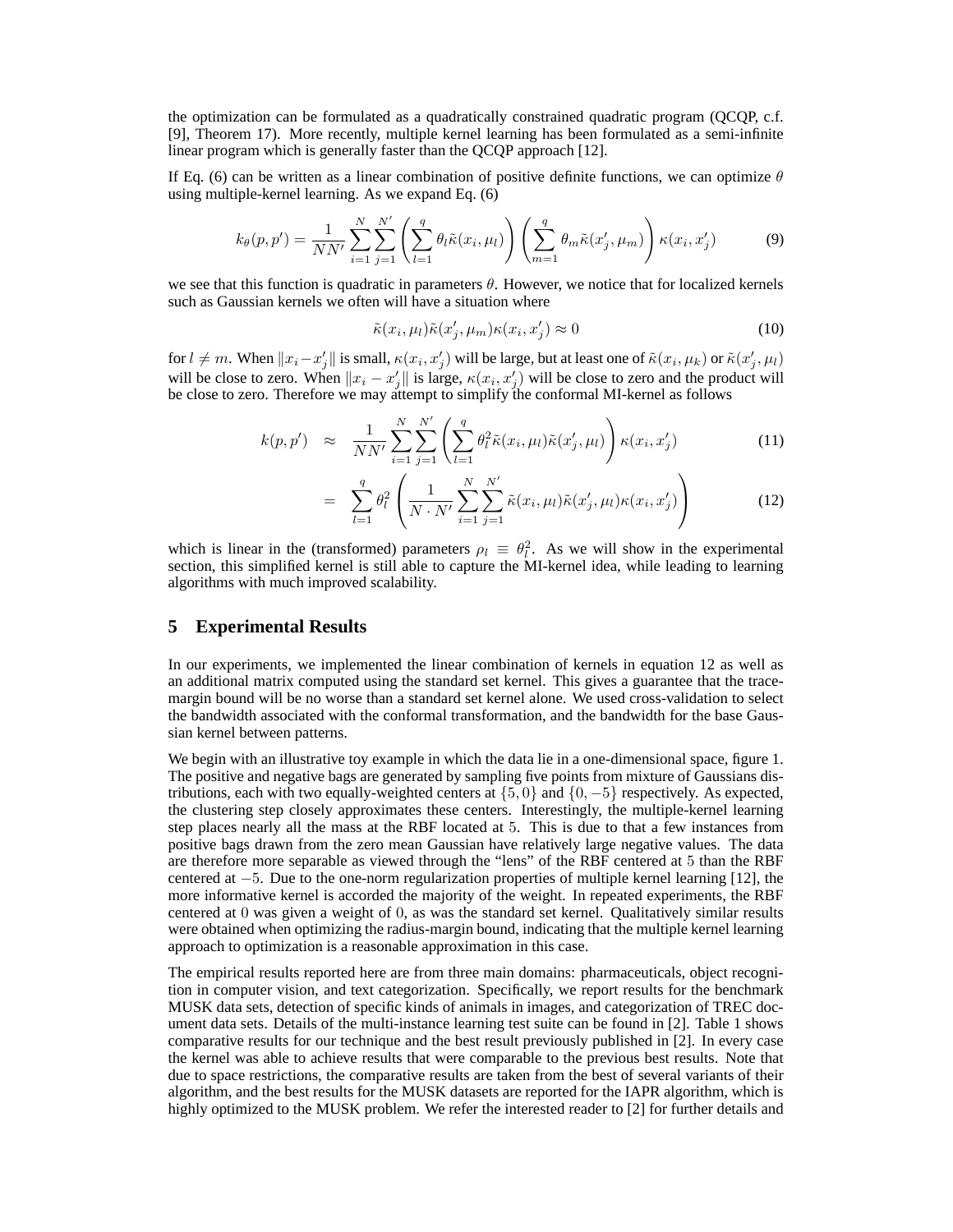

Figure 1: A toy example. The horizontal axis represents the feature values, while the vertical axis represents which bag a feature belongs to. The red asterisks are the RBF centers selected using k-means clustering. Bags below the dotted horizontal line belong to class −1, while bags above the dotted line belong to class 1. The learned conformal function is plotted in blue at the bottom.

|                                                        | <b>MUSK 1</b>       | <b>MUSK 2</b>       | <b>Elephant</b>   | <b>Fox</b>   | <b>Tiger</b> |
|--------------------------------------------------------|---------------------|---------------------|-------------------|--------------|--------------|
| Conformal Kernels                                      | 90.22               | 86.96               | 83.5              | 61.5         | 84.5         |
| Multi-instance SVM<br><b>EM Discriminative Density</b> | 92.4 (IAPR)<br>84.8 | 89.2 (IAPR)<br>84.9 | 82.2<br>78.3      | 59.4<br>56.1 | 84<br>72.1   |
|                                                        | TREC 1              | TREC 2              | TREC <sub>3</sub> |              |              |
| Conformal Kernels                                      | 94                  | 76.25               | 86                |              |              |
| Multi-instance SVM                                     |                     |                     | 87                |              |              |
| <b>EM Discriminative Density</b>                       | 93.9<br>85.8        | 84.5<br>84.0        | 69                |              |              |

Table 1: Classification accuracy on benchmark datasets

results. It should also be noted that we did not re-implement the techniques reported in [2] so we are not able to report statistical significance. These initial results suggest that this approach may be well suited to computer vision, where multiple regions of the input feature space need to be considered for classification.

In the results reported here, the number of cluster centers was fixed at 300. The approximate range of bandwidths for the RBF network was selected based on the singular values of the clusters obtained during the buckshot clustering step. The overlap of the support between RBFs was relatively low, and the approximation in equation 12 holds well in the experiments performed here. The result of cross-validation was typically that the bandwidth associated with the cluster centers was two to three times as large as the bandwidth for the base kernel. Set kernels using the same bandwidths as the conformal multi-instance kernel performed at approximately chance.

# **6 Conclusions and Future Work**

We have presented here a novel form of kernel for solving the multi-instance learning problem that performs competitively with previous results. Previous maximum margin approaches have either treated every pattern within a bag equally (e.q. [6]) or have modified the SVM formulation (e.g. [2])), while our approach models the semantics of the multi-instance problem by a specific choice of a family of kernels.